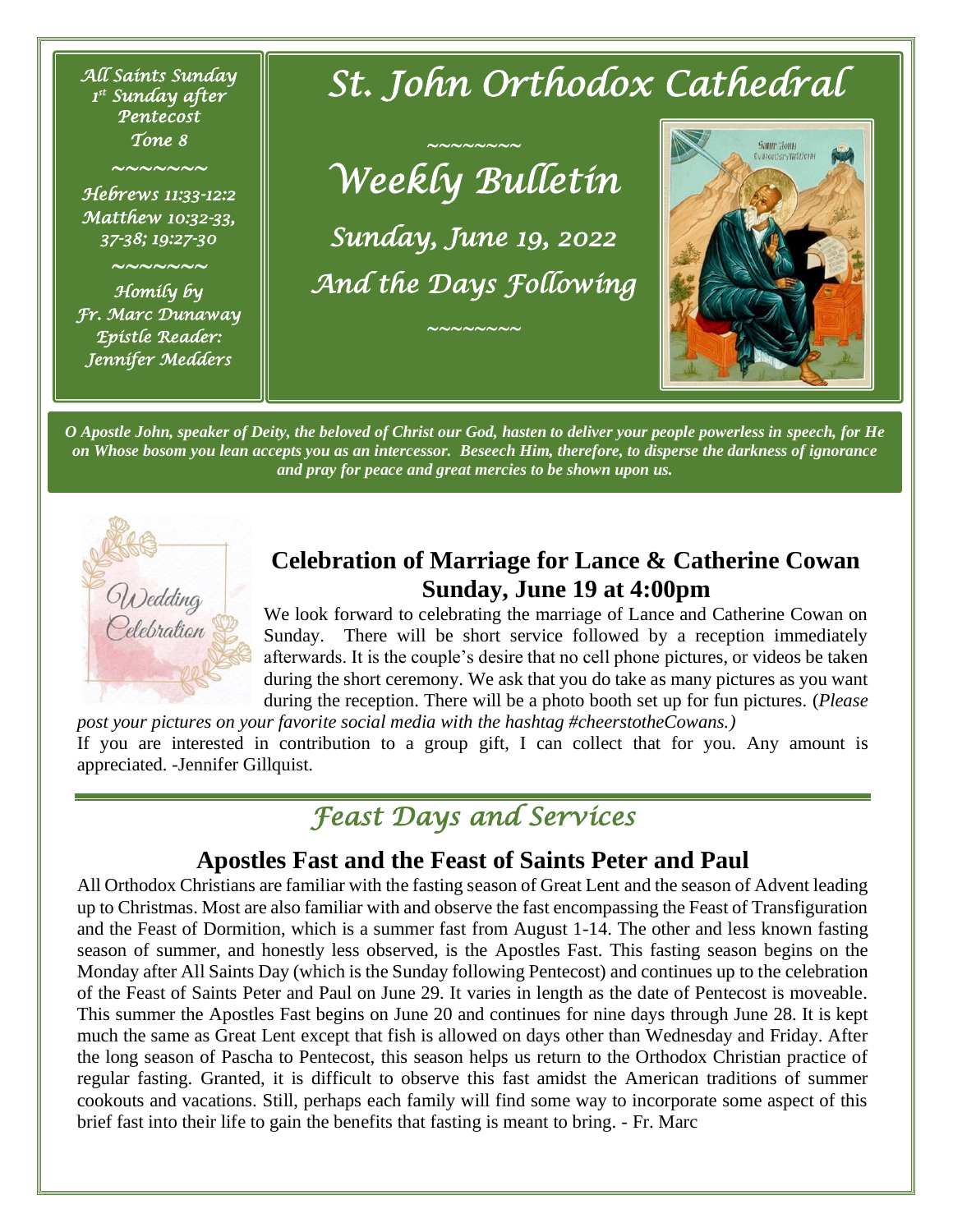#### **Feast of Saints Peter and Paul - June 29**

We will celebrate the Feast of Saints Peter and Paul on the anniversary of their martyrdom with a Vesperal Divine Liturgy on Tuesday evening, June 28, at 6:15pm.



### **West Coast Parish Life Conference of Antiochian Archdiocese June 29 – July 3**

Fr. Marc and Kh. Betsy will attend this year's Parish Life Conference is in Santa Clara, California (see website [here\)](https://antiochianevents.com/la). This conference is open to all members of the Diocese of Los Angeles and the West.

#### **Bear Alert**

This small black bear has been hanging around the church property and various homes around the neighborhood. He has been in the trash dumpsters on the church property. (Make sure you close the lids each time you use them). Time to secure your trash and any other enticing items in your yards if you haven't already.





#### **GOOD WORKS BASKET**

#### **Alaska Adoption Services / Office of Children Services**

**How We Can Help**: For the next several weeks St. Johns can fill our GOOD WORKS BASKETS with diapers and wipes! Their highest needs, in order, are for diaper wipes, pull-ups, and diapers, sizes 5, 6, and 4. For more information about Alaska Adoption Services please check out their website. Questions about this drive? Contact Sydney Ihde at 907 854-5517

### **SISTERS OF MARY AND MARTHA**

Hello ladies! The new leadership committee for SMMS has been established (members listed below). If you have missed announcements and are interested in being on the committee, contact **Katy Arvidson (**SMMS President**, [katearv@hotmail.com,](mailto:katearv@hotmail.com)** 907-242-4869). It's a busy summer at the Cathedral! A couple more wedding celebrations are coming up…what a blessing. SMMS will get together towards the end of the summer or September. If you have any ideas, questions or concerns don't hesitate to let Katy know. Thank you. We love you all!

—Jennifer Medders (Former SMMS President, now SMMS Secretary ☺)

President-Katy Arvidson, Vice President-Elisa Betson, Treasurer-Natasha Haines, Secretary-Jennifer Medders, Members: Cara Fletes, Mary Greene, Kristine Lindblom, Mary Curry, Kh. Betsy Dunaway

#### **Reminder: Yo Kids! Please Don't Hang Out in the Cathedral Basement**

Teens and kids cannot hang out in the Cathedral on summer days. No drinks from the kitchen, etc. You may come in to use the bathroom in the Narthex only and then go back outside. If your parents are with you, you may hang out with them, but not otherwise.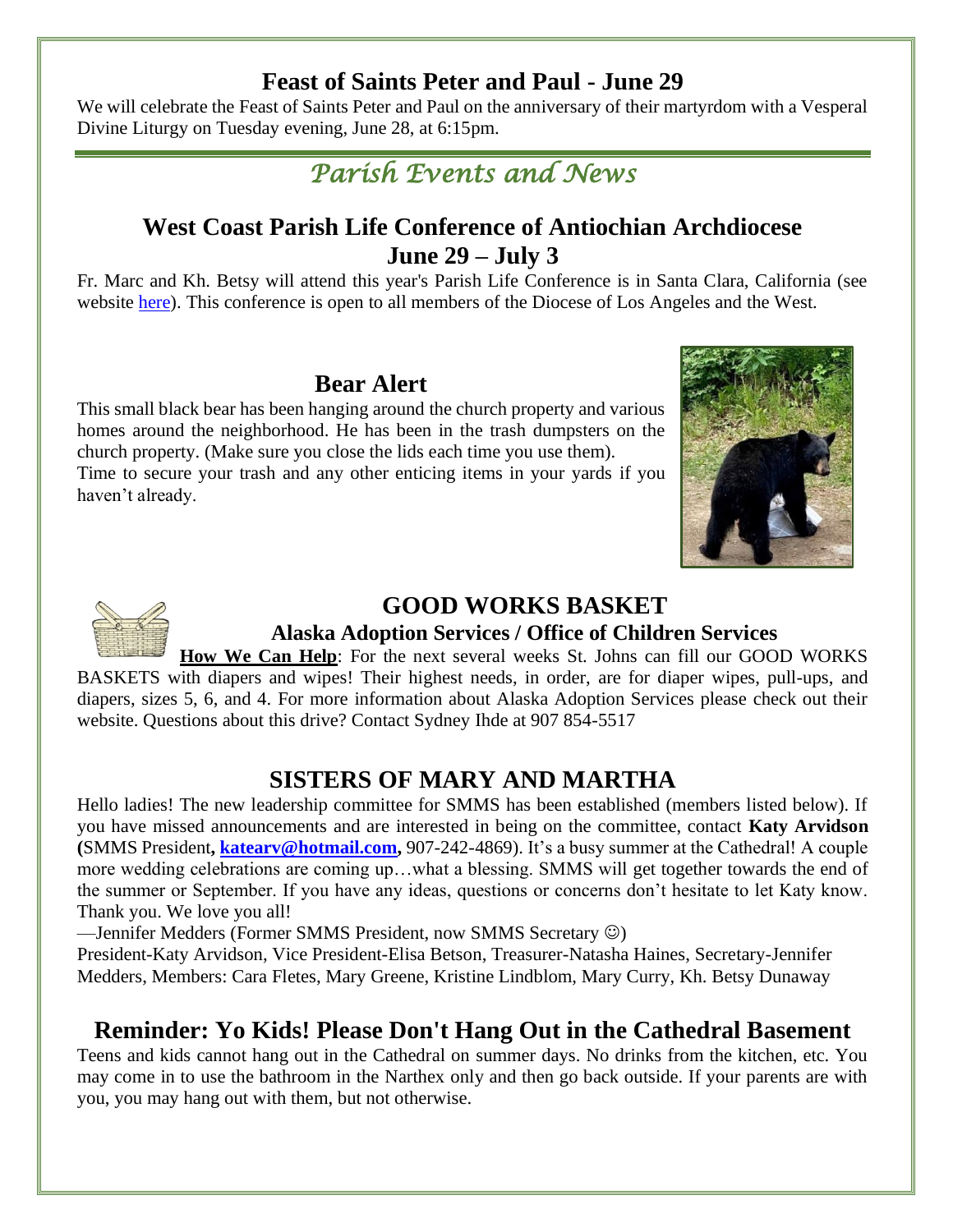

Snacks: Ashcroft, Amundson, Clement, Curry, Dunham, Fisher, Greene, Hawi, Hunter, E & H Johnson, Kelly, Kendall Families, Labrecque, Medders Families, Okuley, Polson, Saur, Scherer, Sparks, Stiehr, Temple, Wasile

Please bring snacks to serve at least 4 families.

**~~~~~~~~~~~~~~~~** *Next Sunday – Group D - June 26, 2022 Hosts: Stogsdill / B & M Johnson Snacks: Alexander, Clodfelter, Dougherty, Fr. M & Kh. B Dunaway, Dyal, Fletes, Haines, Hightower, Idhe, B & M Johnson, Jones, Kies, Lamb, Mee, Moses, Palmer, Potts, Dn. J & D Ray, Snider, Stogsdill, Terrell, Webster*



#### **Remember to Register for the Upcoming ERI 2022 by June 30**

Brochures on Available in the Narthex and on the Website Click [HERE](https://eagleriverinstitute.org/summer-session) to Read all About it - and Click [HERE](https://eagleriverinstitute.org/summer-session/register) to Register

### **A note about the Women's Reading Room in the Church basement.**

There are two shelves recently sorted and arranged this week and I would love for anyone interested to take a look for input and suggestions. There is a sign-out list to borrow books on the table. Of interest for example are: *Metropolitan Phillip: His Life and His Dreams*, *Another Culture, Another World* by Fr. Michael Oleksa, *Bearing God - The Life and Work of St Ignatius*, *Death Comes to the Archbishop* by Willa Cather, *Cry the Beloved Country* by Alan Paton, *The Story of My Life,* by Helen Keller, *Orthodoxy and Heterodoxy,* by Andrew Stephen Damich;

I would like to have a complete copy of *The Narnia Chronicles* and *The Space Trilogy* by C. S. Lewis if you would like to donate, also Fr. Oleksa's book, *Orthodox Alaska.* You may want to look over some very old *Again* magazines if you like history. Please contact Phebe Dyal with comments or suggestions.



## *St. John's School News*

### **Saint John's School Program is Up and Running**

Children are learning and playing on the Church lawn as the Saint John's Summer Program began this week. This program began last year to help students make up for loss of learning due to Covid. It was such a success that we repeated this year and over 35 children are enrolled. It also

gives a summer job to many of our teachers. The Summer Program is held three days a week.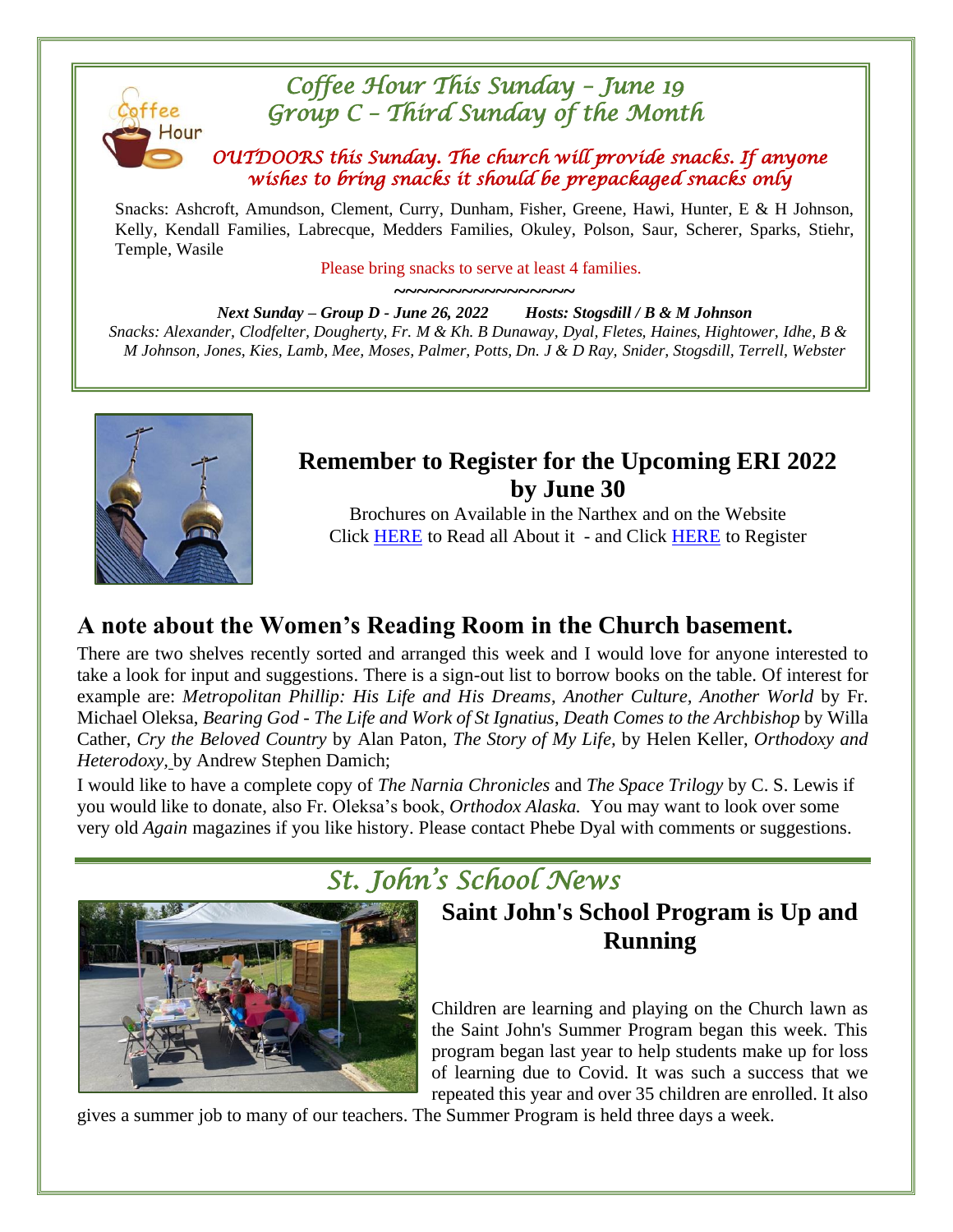## *St. James House News*

#### **Saint James House Overseers**

Eric and Hannah Johnson, with their children Lucia and Ian, are moving into the Saint James House this weekend to live for the next year. They will oversee the House as a center of hospitality for our parish. Rachel Arnold has also been living in the House since early June to help host and clean throughout the summer. She is doing a fantastic job spring cleaning the common areas. John Marc, Solomon Frizelle, Josh Boneta, and others have worked to paint and repair the upstairs apartment, so it is ready for the Johnsons. Annie Frost is also a resident at the Saint James House and working with



the School's Summer Program. Thank God for all these willing to serve our Parish in this way. It is a blessing.

*Notes and Pictures from Parishioners* 

Is there something you'd like to share? Please email [stjohnalaska@aol.com](mailto:stjohnalaska@aol.com)

#### **Thank you**

We want to say thank you for helping us celebrate our wedding in whatever way you did! It was truly so beautiful and special. We are overwhelmed, so grateful, and so honored to be surrounded by such wonderful friends and family. —Marshall and Mary Ruth

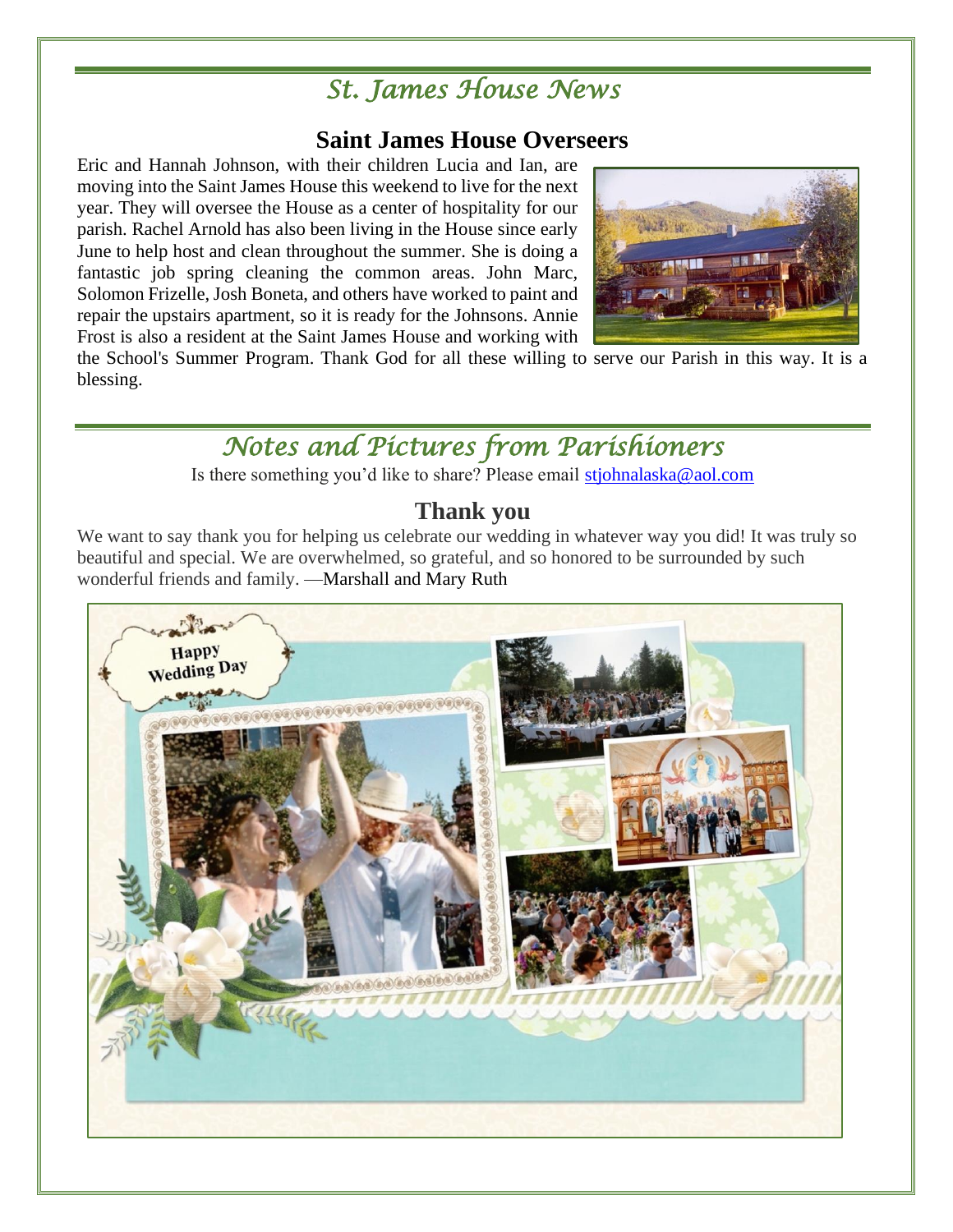

## *Dates to Remember*

## *Birthdays This Week*

June 19 – Rosely Baker June 22 – Sydney Ihde June 20 – Judi Hoyt June 25 – Mattie Hattenburg<br>  $M A N Y Y E A R S !$ *M A N Y Y E A R S !* 



### *Anniversaries This Week*



Allison & Roy Justus – June 20, 2014

*M A N Y Y E A R S !*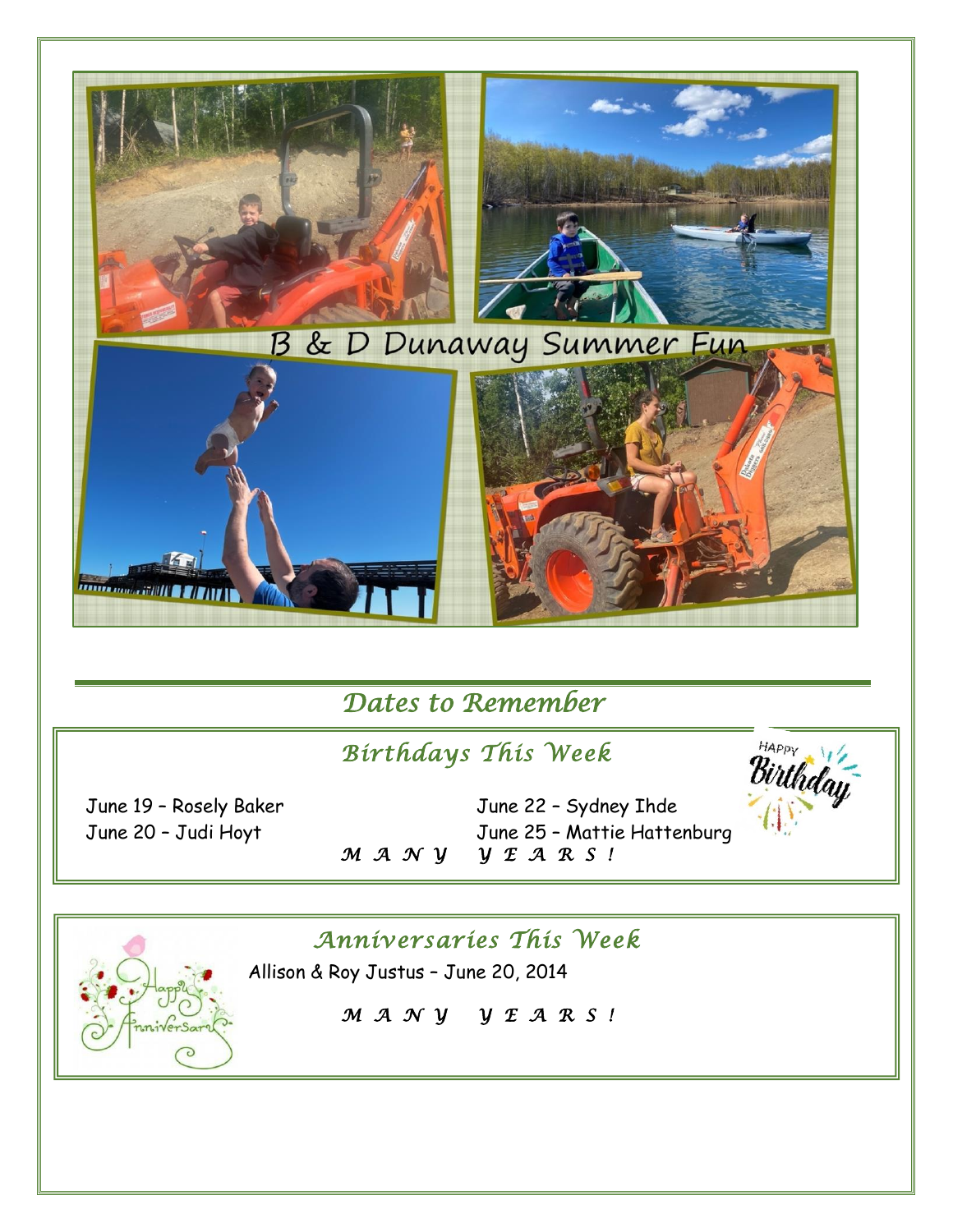#### *Remembering Those Who Have Fallen Asleep This Month*  \* Miranda Marie Kelly – June 8, 1984



- 
- \* Kh. Esther Lois Sparks June 18, 2012
- \* Rosalie Ann Zink June 21, 2000
- \* Ruth McLean French June 24, 1984
- \* Brenda Joy Davis June 28, 1994  *M E M O R Y E T E R N A L !*

## *Clare House Meal – 4th Saturday of Each Month*

For the Month of **June** – our scheduled meal that we provide Clare House is: **Saturday, June 25**. Contact Cara Fletes to see how you can help.





### *Remembering in Prayer…*

*Karina Lindblom Nicholas Guio Gwyn Jones Jaye Keener* 

*Eloise Lamb Preston Collier*